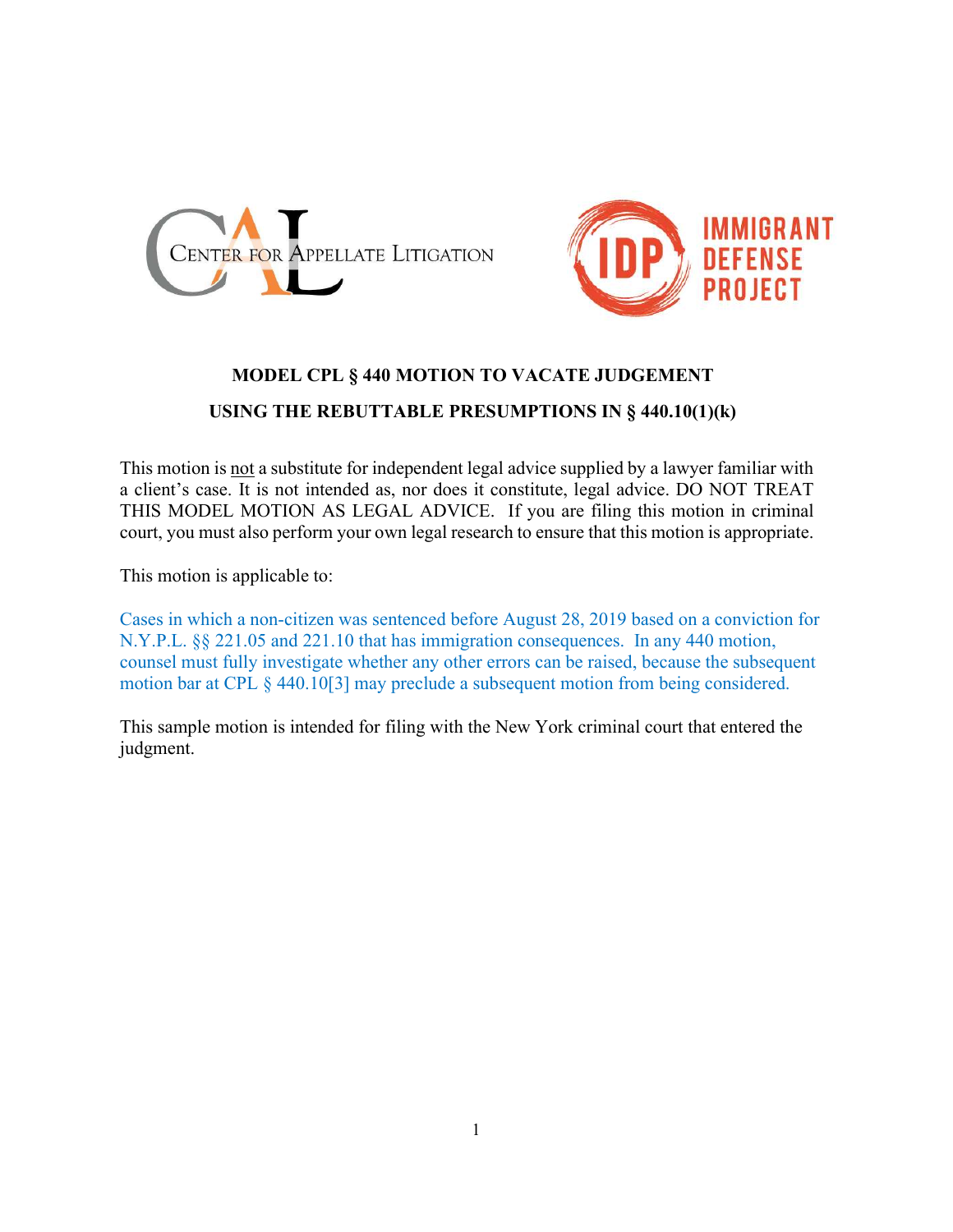| $\leq$ court type $>$ OF THE STATE OF NEW YORK<br>$\le$ county>: PART |                       | -X |                         |
|-----------------------------------------------------------------------|-----------------------|----|-------------------------|
| THE PEOPLE OF THE STATE OF NEW YORK                                   |                       |    |                         |
|                                                                       |                       |    |                         |
| -against-                                                             |                       |    | <b>NOTICE OF MOTION</b> |
|                                                                       |                       | ٠  |                         |
| $\leq$ defendant name $\geq$ ,                                        |                       |    | Docket No.              |
|                                                                       | Defendant-Petitioner. | ٠  |                         |
|                                                                       |                       |    |                         |

PLEASE TAKE NOTICE that, upon the annexed affirmation of  $\leq$  attorney>, Esq., the exhibits thereto, and all the prior proceedings had herein, the undersigned will move this Court, at the Courthouse and at a time and date set by the Court, for an order pursuant to C.P.L. § 440.10(1)(j), vacating <defendant>'s judgment of conviction under the above-referenced docket number, and for such other and further relief as this Court deems just and proper.

DATED:<br>
<br/>
<br/>
<br/>
<br/>
<br/>
<br/>
<br/>
<<br/>EW YORK

### RESPECTFULLY SUBMITTED,

<attorney contact info>

TO: MOTIONS CLERK <court address>

> HON. < District Attorney> District Attorney, <county> <address> Attn: ADA \_\_\_\_\_\_\_\_\_\_\_\_\_\_\_\_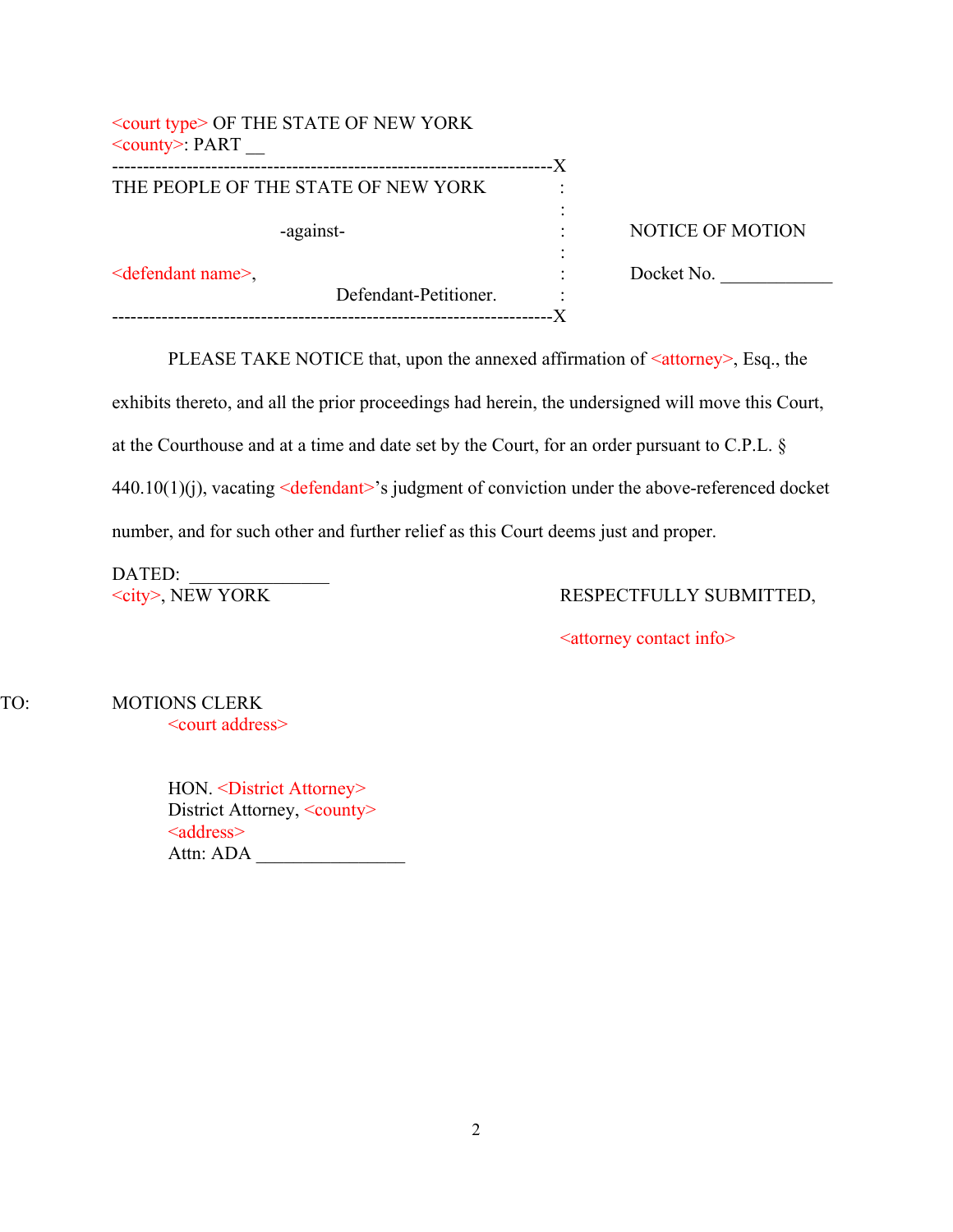| $\leq$ court type $\geq$ OF THE STATE OF NEW YORK<br>$\le$ county>: PART |                       | -X |                         |
|--------------------------------------------------------------------------|-----------------------|----|-------------------------|
| THE PEOPLE OF THE STATE OF NEW YORK                                      |                       |    |                         |
| -against-                                                                |                       |    | <b>NOTICE OF MOTION</b> |
| <defendant name="">,</defendant>                                         | Defendant-Petitioner. | -X | Docket No.              |
| <b>STATE OF NEW YORK</b>                                                 |                       |    |                         |
| COUNTY OF <county></county>                                              | SS.                   |    |                         |

 $\leq$  attorney admitted to practice in the Courts of this State, affirms under the penalties of perjury that the following statements are true, except those expressly attributed to others or made on information and belief, which s/he believes to be true:

1. I represent  $\leq$  defendant $\geq$  on a motion to vacate the judgment of the  $\leq$  court type $\geq$ ,  $\leq$ county> rendered  $\leq$ date of sentence>, convicting her/him, upon guilty plea, of one count of  $\leq$  offense name> (Penal Law  $\zeta \leq 221.05/221.10$ >, a  $\leq$  violation/class B misdemeanor>), and sentencing her/him to  $\leq$ sentence imposed $\geq$  ( $\leq$ presiding judge $>$ , J., at plea and sentence).

2. I submit this affirmation in support of  $\leq$  defendant $\geq$ 's motion, pursuant to C.P.L. §  $440.10(1)$ (k), to vacate this judgment of conviction, as it was obtained by a not knowing, voluntary and intelligent guilty plea and in violation of <defendant>'s right to due process under the United States Constitution and the Constitution of the State of New York. See C.P.L. § 440.10(1)(k); U.S. Const. amend. XIV; N.Y. Const. art. I, § 6.

3. As set forth herein, <defendant>'s guilty plea presumptively was not knowing, voluntary or intelligent because <defendant>, a non-U.S. citizen, faces ongoing negative immigration consequences as a result of her/his conviction. See C.P.L. § 440.10(1)(k).

#### Personal History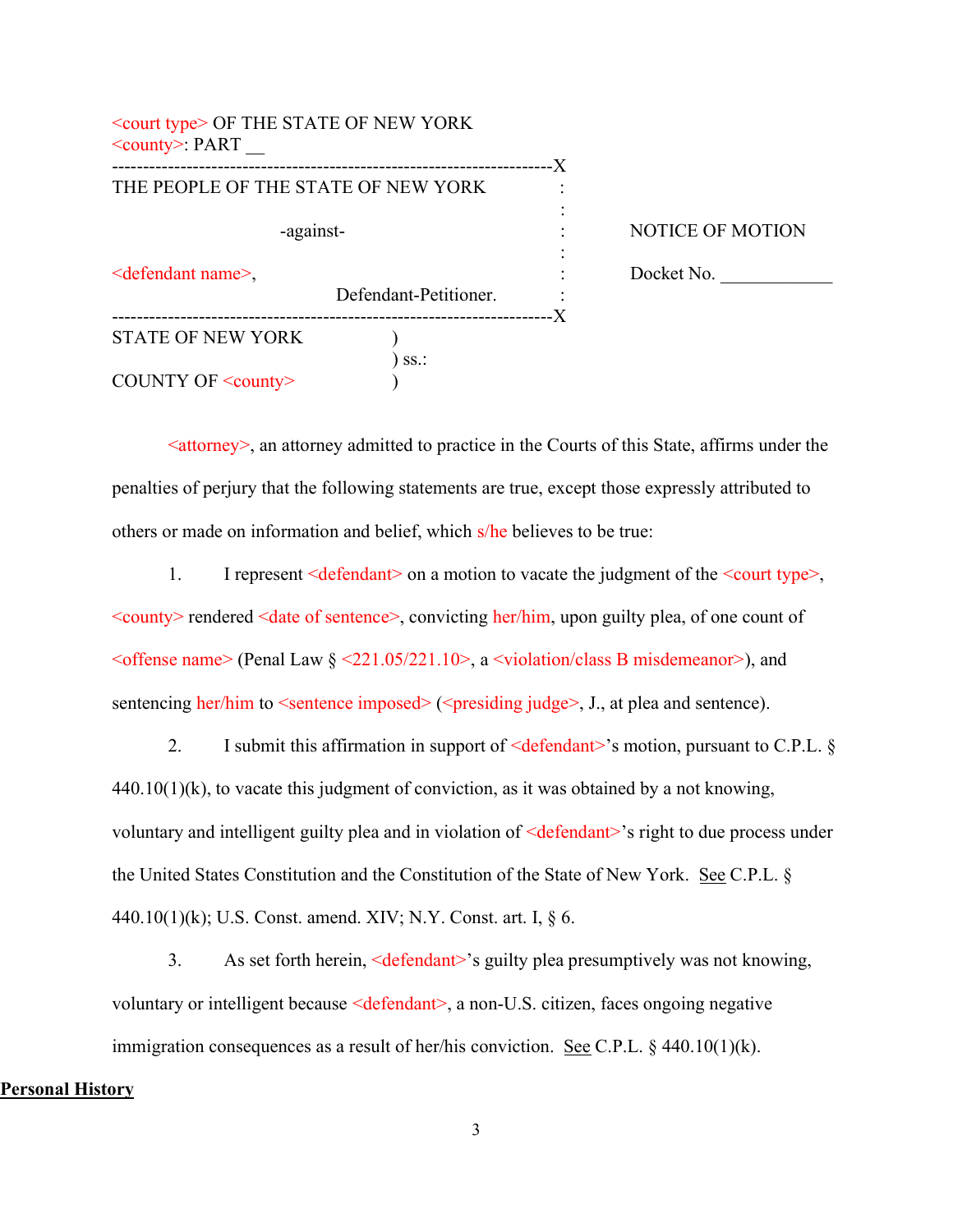4. 
<defendant> was born in <br/>stribution <date>. See Exhibit A, Affidavit of  $\leq$ defendant>, at  $\P[\n\#]$ . On  $\leq$ date>, s/he came to the United States  $\leq$ manner of entry>. See Exhibit B, <evidence of entry or affidavit if EWI>. S/he has built her/his entire adult life in the New York City area. Now  $\langle age \rangle$  years old, s/he lives in the Bronx with her/his U.S.-born children and  $\underline{\text{Id}}$ .  $\underline{\text{Id}}$  at  $\P[\ddot{H}]$ . S/he remains on close terms with her/his mother, who lives a few blocks away from them. Id. at  $\P[\hat{H}]$ . S/he has worked hard to provide for her/his family, working in a number of different factories over the years. Id. at  $\P[\hat{H}]$ . And s/he has dutifully paid her/his incomes taxes. Id. at  $\P[\ddot{\pi}]$ . Since her/his conviction in this case, now a decade old, <defendant> has led a law-abiding and productive life dedicated to her/his family.

#### The Instant Case

5. On or about <date>, <defendant> was arrested and, on <date>, arraigned in criminal court and charged with <original charges>. See Exhibit [ ], Complaint, Dkt. No. . S/he was assigned counsel by the Court and, on that same day, pled guilty to <statute of conviction> and was sentenced to  $\leq$ sentence>. See Exhibit [], Certificate of Disposition; Exhibit [ ], Criminal Court Arraignment Sheet; *[add Plea Minutes at discretion only if not* harmful].

# Because <defendant>'s Guilty Plea Was Not Knowing, Voluntary, or Intelligent, Her/His Conviction And Sentence Are Unconstitutional Under Federal and State Law

6. Almost a decade has passed since  $\leq$  defendant>'s criminal conviction in  $\leq$  year>, and s/he has now resided in the United States for almost  $\leq$ number $\geq$  years. S/he has been working steadily to support her/himself and provide a stable upbringing for her/his two children. Yet because of her/his conviction in this case, s/he is subject to the risk of mandatory deportation

4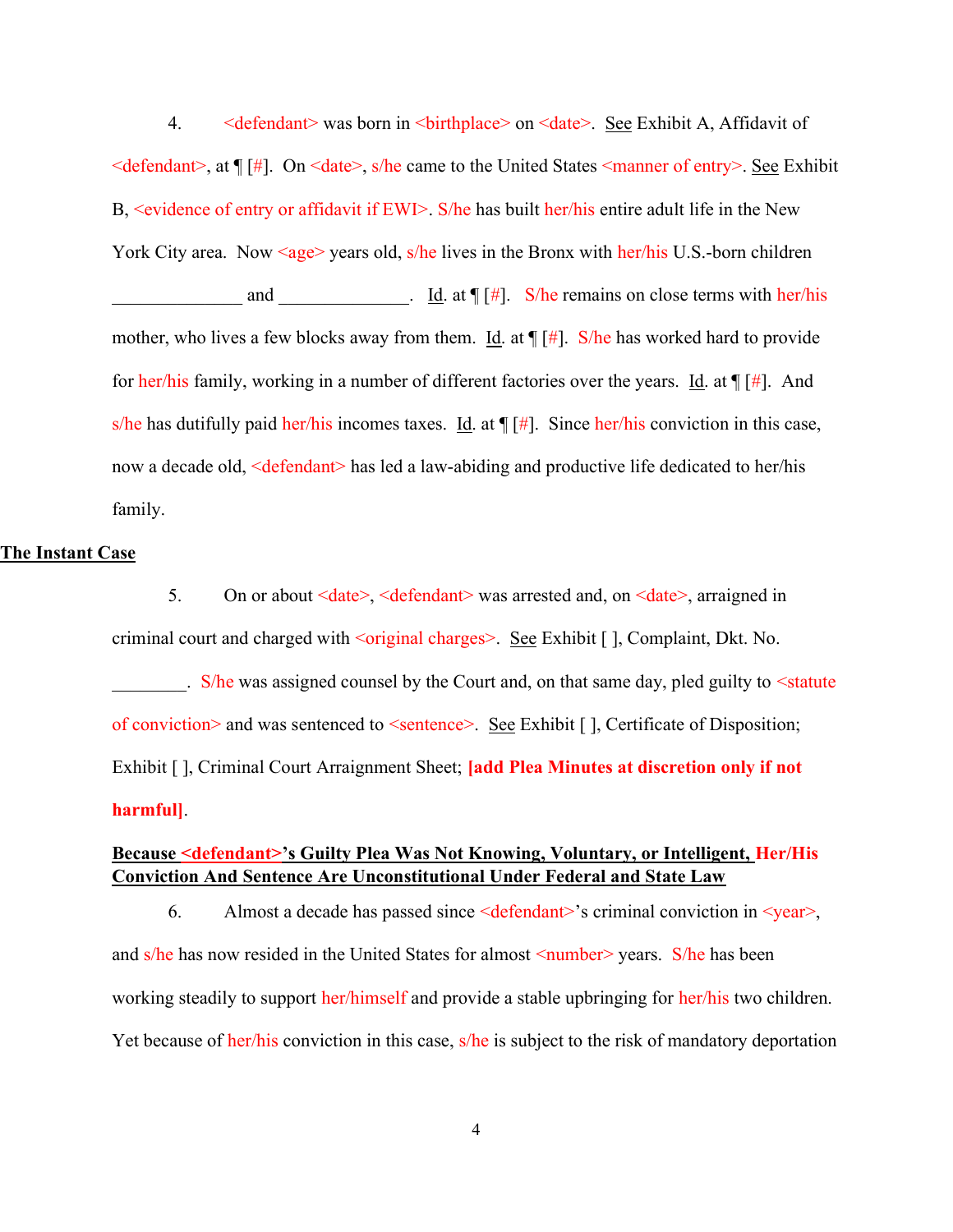and forced separation from her/his children, to be sent alone to a country s/he has not known since s/he was a teenager.

7. Newly enacted C.P.L. § 440.10(1)(k) provides that the Court may vacate a judgment of conviction for a marijuana possession offense under either NYPL §§ 221.05 or 221.10 prior the law's effective date on August 28, 2019. C.P.L.  $\S$  440.10(1)(k). For such offenses, "the court shall presume that a conviction by plea for the aforementioned offenses was not knowing, voluntary and intelligent if it has severe or ongoing consequences, including but not limited to potential or actual immigration consequences." Id.

8.  $\leq$   $\leq$   $\leq$   $\leq$   $\leq$   $\leq$   $\leq$   $\leq$   $\leq$   $\leq$   $\leq$   $\leq$   $\leq$   $\leq$   $\leq$   $\leq$   $\leq$   $\leq$   $\leq$   $\leq$   $\leq$   $\leq$   $\leq$   $\leq$   $\leq$   $\leq$   $\leq$   $\leq$   $\leq$   $\leq$   $\leq$   $\leq$   $\leq$   $\leq$   $\leq$   $\leq$   $\$  $\leq$ 221.05/221.10> entered on  $\leq$ date>, before the August 28, 2019 effective date of this new law. See Exhibit [ ], Certificate of Disposition. Her/his conviction by plea must be presumed not to have been a knowing, voluntary, or intelligent plea because  $\leq$  defendant $\geq$  faces ongoing negative immigration consequences as a result of her/his conviction.

9. Specifically, [add discussion of all ongoing relevant potential immigration consequences, supported by case citations or evidence, including but not limited to an immigration court Notice to Appear I-864. See IDP's Practice Advisory: New York Marihuana Decriminalization, Vacatur, and Expungement Legislation (August 28, 2019), located at www.immdefense.org/practice-advisory-2019-mj-decrim.pdf for a discussion of many marijuana-based immigration consequences]

10. 
<br>  $\leq$  defendant>'s conviction constitutes a "controlled substance offense" ("CSO") under the immigration laws. See Matter of Elgendi, 23 I&N Dec. 515, 520 (BIA 2002) (acknowledging that N.Y.P.L. § 221.10 criminalizes marijuana, which is a federally controlled substance under 21 USC  $\S 812(c)$ , sch. I(c)(10)). <Defendant> is therefore permanently

5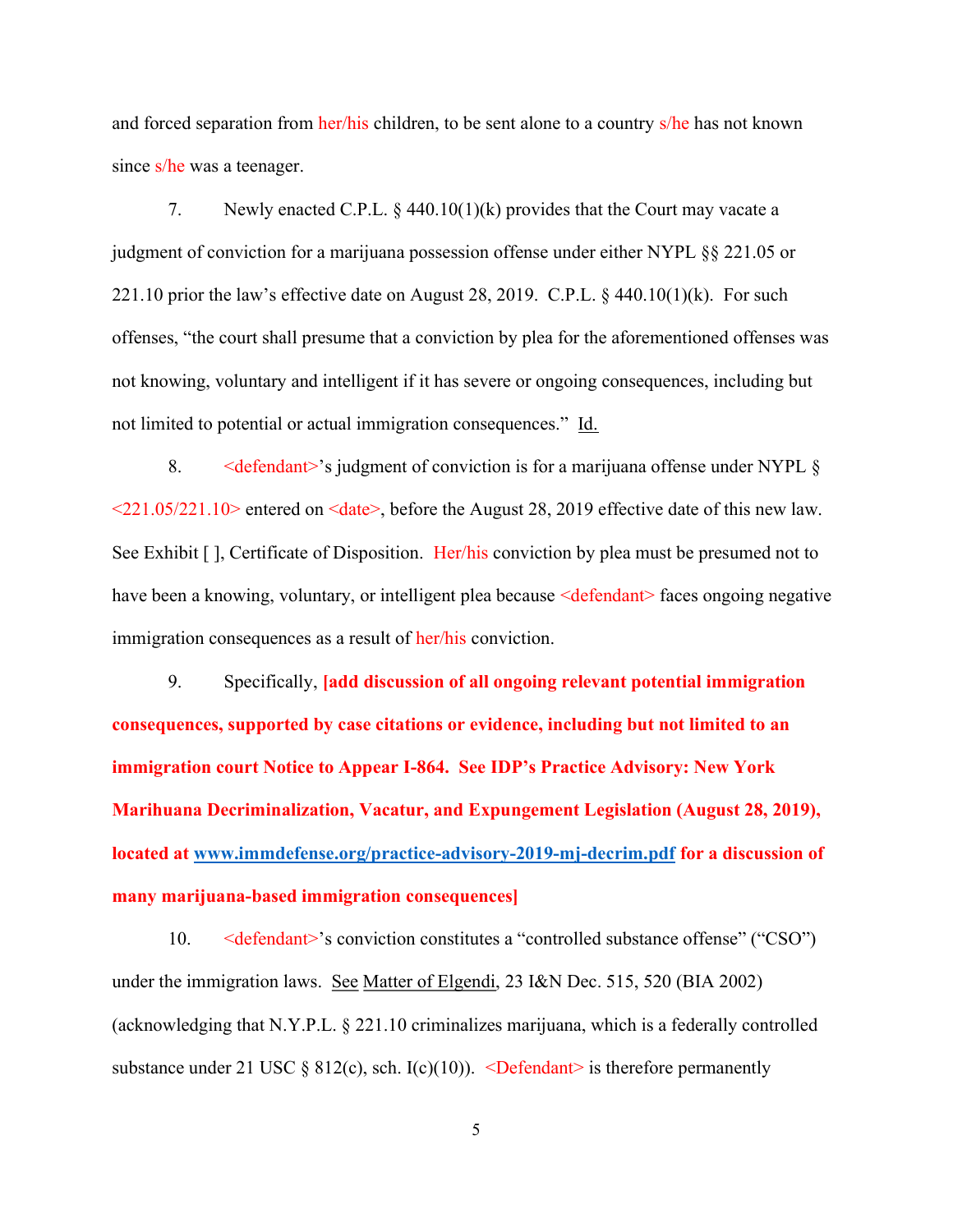inadmissible to the United States. See 8 U.S.C. § 1182(a)(2)(A)(i)(II). <Because s/he has more than one marijuana conviction, s/he is also deportable. See 8 U.S.C.  $\S$  1227(a)(2)(B).>

11. As <defendant> attests, permanent separation from her/his children would be devastating not only for <defendant> but also her/his children, who rely on her/him as their only parent and provider. See Exhibit A at  $\P[\ddagger\ddagger]$ ; Exhibits  $[\ ] - [ ]$ , Letters of Support and Photos). Her/his son, who has been diagnosed with learning disabilities and requires special education and significant extra care by  $\leq$  defendant $\geq$  would suffer most. Exhibit A at  $\P[\ddagger\]]$ .

12. Subsection (6) of C.P.L. § 440.10 provides for a remedy specific to vacaturs under rebuttable presumption in C.P.L.  $440.10(1)(k)$ : the court "must vacate the judgment" and dismiss the accusatory instrument, and may take such additional action as is appropriate in the circumstances."